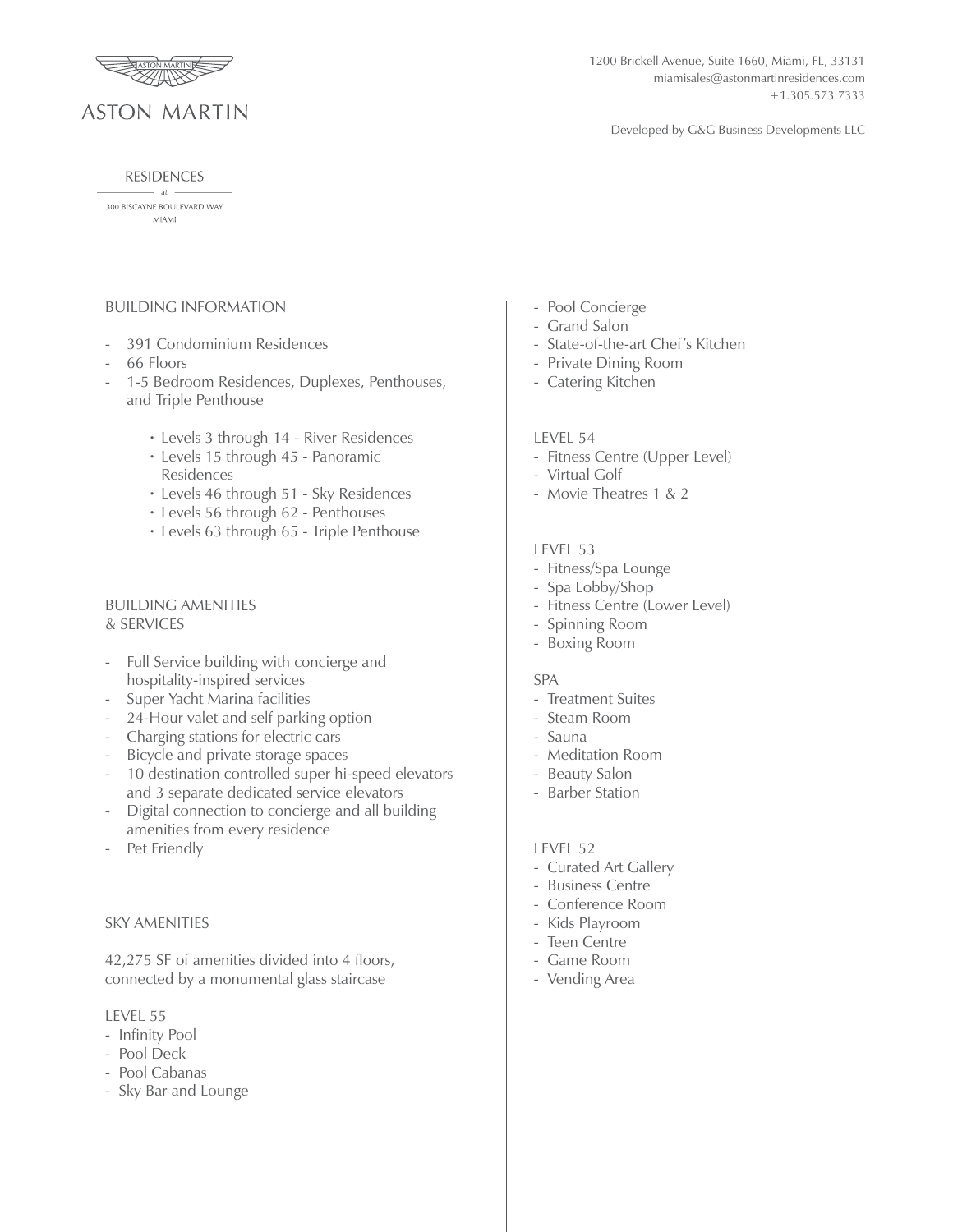

#### **RESIDENCES**

 $-at$ . 300 BISCAYNE BOULEVARD WAY **MIAMI** 

# RESIDENCES FEATURES

- Expansive floor plan layouts
- Upper Penthouse 18,811 SF •
- Sky Penthouses ranging from 8,977 SF to 10,463 SF
- 5 bedrooms ranging from 3,764 SF to 3,994 SF
- 4 bedrooms ranging from 3,235 SF to 4,434 SF
- 3 bedrooms ranging from 2,236 SF to 3,075 SF
- 2 bedrooms ranging from 1,317 SF to 2,143 SF
- 1 bedrooms ranging from 754 SF to 1,001 SF
- Studios from 698 SF
- Panoramic views of Biscayne Bay, the Ocean, and the iconic Miami Skyline
- 10 FT. ceiling height in residences
- 12 FT. ceiling height in penthouses
- Floor to ceiling windows and sliding glass doors throughout residences
- Top-of-the-line kitchens with European cabinetry and appliances
- Bathrooms with European cabinetry
- Premium marble flooring throughout living area, kitchen, and bathrooms
- Private balconies finished with high-end porcelain flooring and glass railings

1200 Brickell Avenue, Suite 1660, Miami, FL, 33131 miamisales@astonmartinresidences.com +1.305.573.7333

Developed by G&G Business Developments LLC

DEVELOPMENT G&G Business Developments LLC

ARCHITECT BMA – Bodas Miani Anger Architects Revuelta Architecture International

PUBLIC SPACES / COMMON AREAS BMA – Bodas Miani Anger Architects Aston Martin Design

SALES & MARKETING Cervera Real Estate